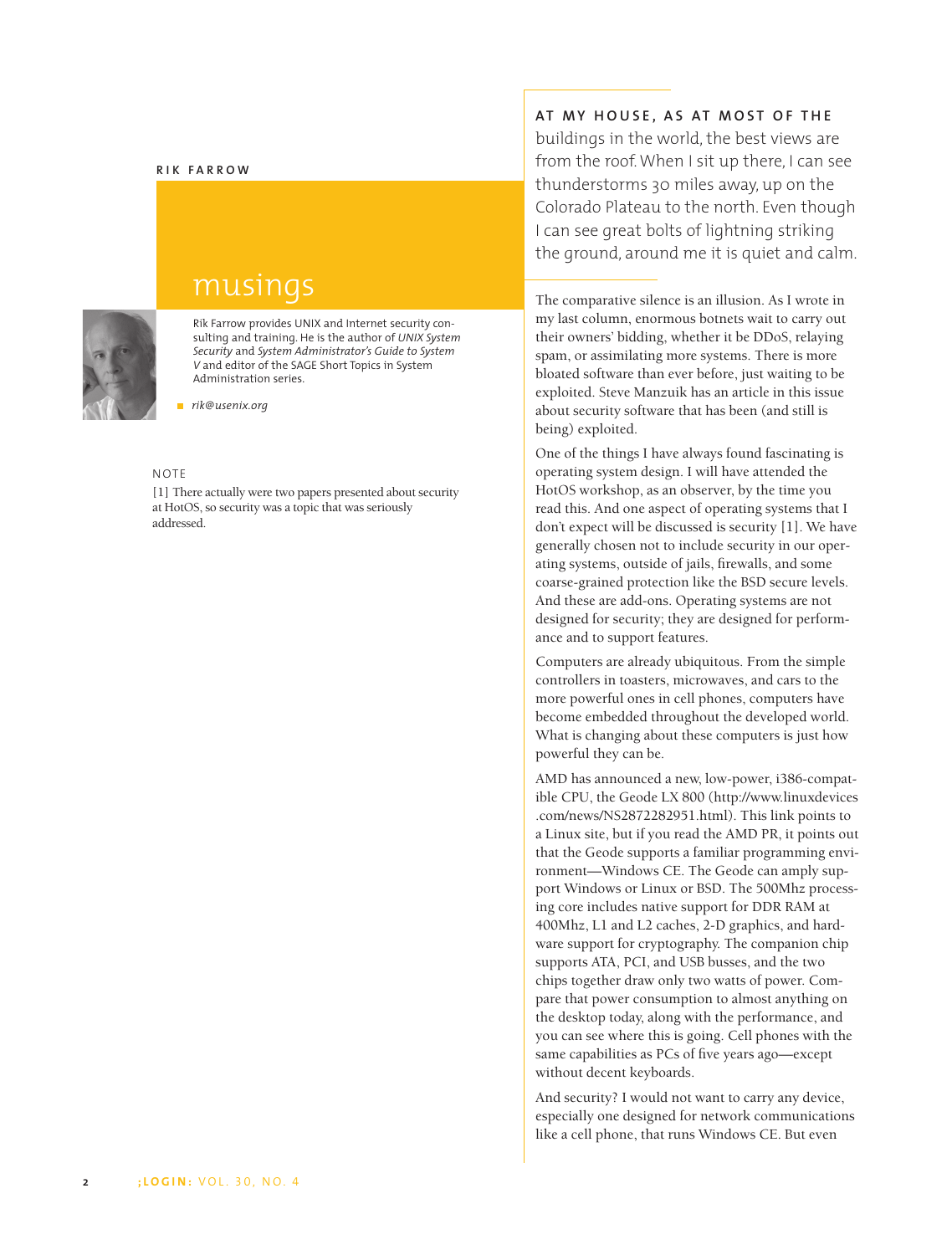getting FreeBSD, OpenBSD, or Linux to run mobile applications securely takes some serious work. None of these operating systems was designed from the ground up to support security. Security was included, in the case of UNIX, to support multiple users on the same system, not for protecting a single user who might run hostile apps.

Perhaps you don't believe me. Let's look at some solutions.

### **Sandbox**

The BSD jail is a nice solution: Chroot on steroids, something I've written a lot about before. Its failings are limited control over networking and none over processor scheduling.

Fedora includes a complete SELinux configuration. SELinux was designed to provide Mandatory Access Control, a mechanism where users are not able to control even access to their own files. The configuration is byzantine but will work out-of-the-box, as long as you only want to run applications that are also out-of-the-box. If you want to run third-party applications—for example, a cell phone app for a distributed game, online trading, or authentication for credit card purchases—you or the application developer must write your own policy. And if the application developer has written a buggy app, should you expect that they have written a robust policy?

The Linux kernel hooks for SELinux do support other policies. That is, someone could replace the policy mechanisms that come with SELinux with their own programs, and have policies more suitable for a secure mobile device or other embedded system. I believe this approach deserves more investigation.

Then there are Virtual Execution Environments (VEEs) like Xen. You can read about Xen in this issue, and see that the designers do intend it as a method of providing a secure environment for sharing your computer with others. Essentially, Xen provides complete virtualized systems where you can run a guest OS that can be part of a computing grid.

Or you could run your Web browser/mailtool in its own environment, leaving little for these complex programs to compromise if and when something goes wrong. I'd like to do that.

Of these solutions, only Xen comes close to providing a secure environment from the ground up. And even with Xen, you are still stuck with managing a firewall at the monitor layer that prevents a compromised virtual machine from misbehaving on the network. But I do believe that Xen is a great step forward.

### **Another Hat**

In my collection of work apparel, I have added a new hat to wear, that of editor of *;login:.* I can't rely on distant visions from my rooftop to learn what the USENIX community wants or needs, or what people within that community are doing. I need you to tell me what interests you, what you want to know, what you are doing, or, better yet, what you can share with the community. The SAGE update, written by David Parter, is one example of learning what part of the community is doing.

Although united around computing, the USENIX community is a broad one. A quick look at the events calendar shows that there are many small conferences/workshops sponsored by USENIX, often cosponsored with other organizations. These workshops cost more than can be collected as registration fees, and the USENIX Association—that is, you supports these workshops and small conferences. This is part of the reason why you will find the summaries in the back of most every issue of *;login:,* so that you can discover what is being done with your support.

But there is more there than meets the eye. The obvious purpose of many conferences is so that academics can get papers published in proceedings. The deeper goal is that this research will lead us in new directions, to truly advance both the science and the practice of computing. This research ranges from better ways to configure systems, distribute loads, support mobile systems, and, yes, even create secure systems that can safely execute untrusted code without requiring geniuses from within the NSA to configure the policy.

In this issue I have included several articles relating to security to complement the Security Symposium, which takes place the first week of August. Abe Singer's opinion piece is particularly relevant, as there will be a panel about this very topic on Thursday, August 4.

Security is an easy topic for me, my home territory. It is when I venture into unfamiliar territory that I really need your assistance.

As I wrote a moment ago, the USENIX community represents a wide array of interests. Many members are system administrators, an area I am familiar with. But there are many other areas where I am on shaky ground: operating system design, mobile networking, measurement, sensor networks, middleware, distributed systems, and Virtual Execution Environments. If you look at the USENIX events calendar (http://www .usenix.org/events/), you will see that all of these topics are represented by conferences or workshops